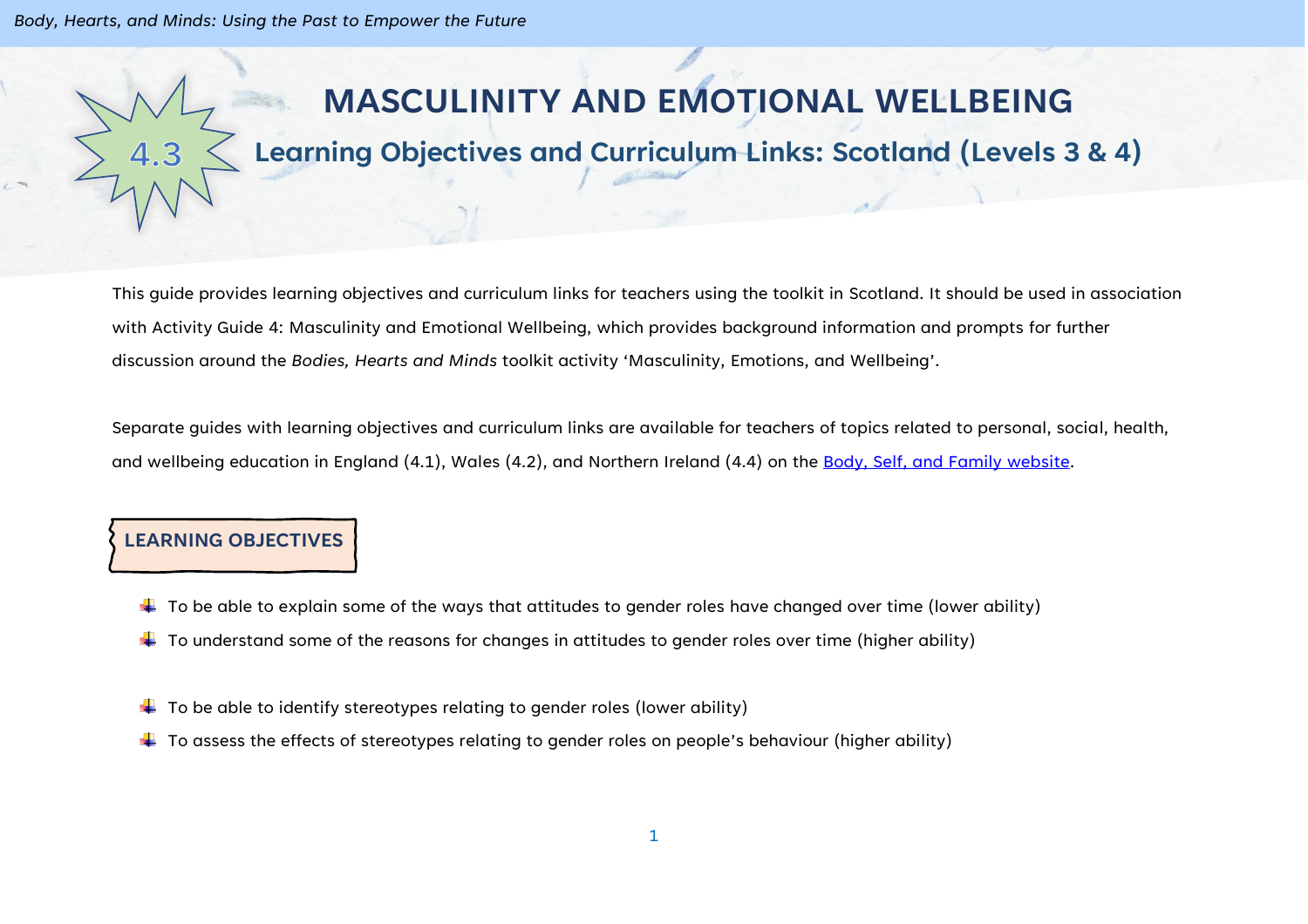- $\downarrow$  To understand some of the reasons why it can be difficult to talk about emotions (lower ability)
- $\ddot{+}$  To formulate strategies to help have productive conversations about emotions (higher ability)

### **HOW DOES THIS ACTIVITY LINK TO THE CURRICULUM?**

## **Health and Wellbeing (Personal and Social Education) (Scotland)**

|                                     | <b>Third Level</b>                               | <b>Fourth Level</b>                              |
|-------------------------------------|--------------------------------------------------|--------------------------------------------------|
| <b>Relationships, sexual health</b> | I understand the importance of being cared for   | understand the importance of being cared for     |
| and parenthood: Positive            | and caring for others in relationships, and can  | and caring for others in relationships, and can  |
| relationships                       | explain why. (HWB 3-44a)                         | explain why. (HWB 4-44a)                         |
|                                     |                                                  |                                                  |
|                                     | I recognise that power can exist within          | I recognise that power can exist within          |
|                                     | relationships and can be used positively as well | relationships and can be used positively as well |
|                                     | as negatively. (HWB 3-45a)                       | as negatively. (HWB 4-45a)                       |
|                                     |                                                  |                                                  |
| <b>Relationships, sexual health</b> |                                                  | I know that popular culture, the media and       |
| and parenthood: physical            |                                                  | peer pressure can influence how I feel about     |
| changes                             |                                                  | myself and the impact this may have on my        |
|                                     |                                                  | actions. (HWB 4-46b)                             |
|                                     |                                                  |                                                  |
| <b>Relationships, sexual health</b> | I know that popular culture, the media and       | am developing skills for making decisions        |
| and parenthood: sexual health       | peer pressure can influence how I feel about     | about my relationships and sexual behaviour. I   |
| and sexuality                       | myself and the impact this may have on my        | am able to apply these to situations that may    |
|                                     | actions. (HWB 3-46b)                             | be challenging or difficult. (HWB 4-46c)         |
|                                     |                                                  |                                                  |